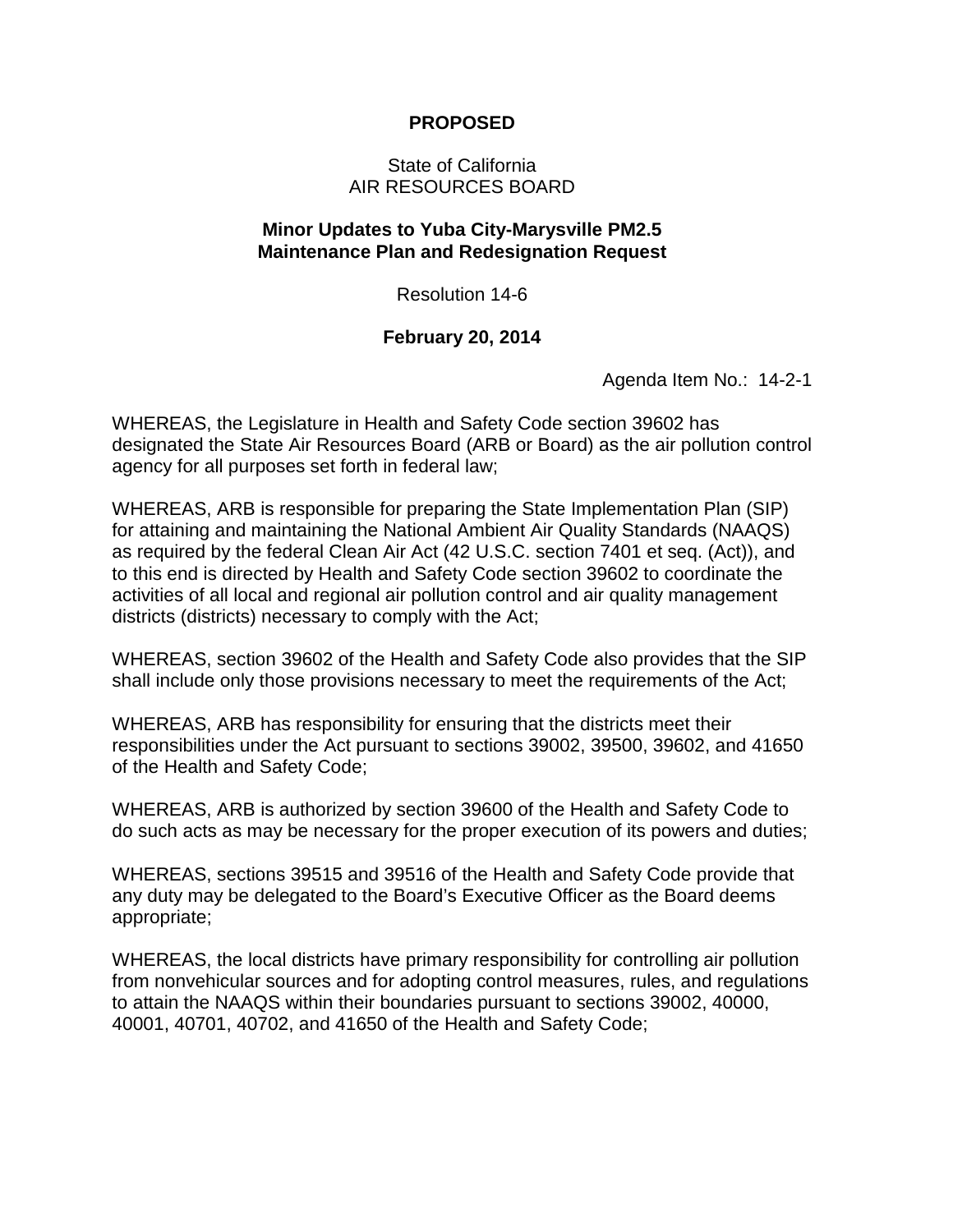WHEREAS, the Feather River Air Quality Management District (Feather River District) is responsible for carrying out these responsibilities in Yuba and Sutter Counties pursuant to section 40300 of the Health and Safety Code;

WHEREAS, in December 2006, the United States Environmental Protection Agency (U.S. EPA) lowered the 24-hour NAAQS for fine particulate matter (PM2.5) from 65 µg/m $^3$  to 35 µg/m $^3$ ;

WHEREAS, effective December 14, 2009, U.S. EPA designated the Yuba City-Marysville Planning Area as nonattainment for the 35  $\mu$ g/m<sup>3</sup> PM2.5 NAAQS and established a SIP due date of December 14, 2012;

WHEREAS, in March 2007, U.S. EPA finalized the PM2.5 implementation rule (Rule) which established the requirements states must meet in developing PM2.5 SIPs;

WHEREAS, nonattainment areas that attain the standard prior to the SIP submittal due date are eligible for reduced regulatory requirements as described in U.S. EPA's *Clean Data Policy for the Fine Particulate National Ambient Air Quality Standards* (Clean Data Policy) released on December 14, 2004;

WHEREAS, when a nonattainment area has air quality levels below the standard, the Clean Data Policy specifies that the attainment demonstration, reasonable further progress, reasonably available control measures, and contingency SIP elements are no longer required;

WHEREAS, consistent with section 107(d)(3)(E) of the Act, the Feather River District has demonstrated attainment of the PM2.5 NAAQS in the 2006-2008 period for the Yuba City-Marysville PM2.5 nonattainment area, based on quality-assured federal reference method monitoring data from the State and local monitoring network;

WHEREAS, on June 8, 2010, ARB submitted a request to the U.S. EPA to issue a Clean Data Finding for the Yuba City-Marysville PM2.5 nonattainment area based on 2009-2011 data;

WHEREAS, on January 10, 2013, U.S. EPA determined that the Yuba City-Marysville PM2.5 nonattainment area has attained the 24-hour PM2.5 NAAQS based on 2009-2011 data;

WHEREAS, section 107(d)(3)(D) of the Act provides that a state may request U.S. EPA to redesignate an area from nonattainment to attainment of the NAAQS;

WHEREAS, section 107(d)(3)(E) of the Act sets forth the requirements which must be met for the U.S. EPA to redesignate an area from nonattainment to attainment of the NAAQS;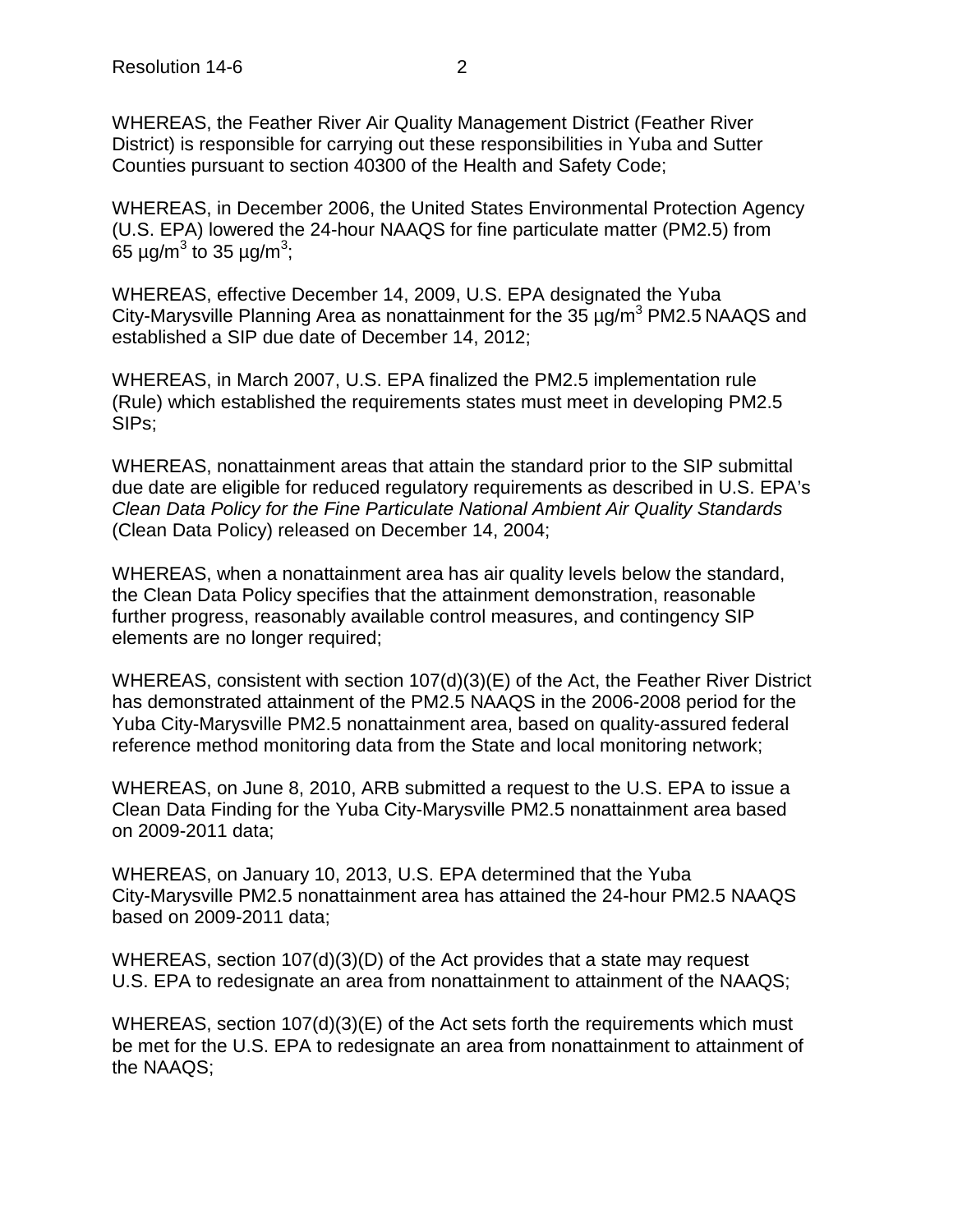WHEREAS, the Feather River District developed the *Yuba City-Marysville PM2.5 Nonattainment Area Redesignation Request and Maintenance Plan* (Redesignation Request/Maintenance Plan) to address the requirements of the Act;

WHEREAS, following a public hearing on April 1, 2013, the Governing Board of the Feather River District voted to approve the Redesignation Request/Maintenance Plan;

WHEREAS, on April 8, 2013, the Feather River District transmitted the Redesignation Request/Maintenance Plan to ARB for approval as a revision to the California SIP, along with proof of public notice publication, and environmental documents in accordance with State and federal law;

WHEREAS, on April 25, 2013, the Board approved the Redesignation Request/Maintenance Plan as a revision to the California SIP;

WHEREAS, on May 23, 2013, ARB transmitted the approved Redesignation Request/Maintenance Plan to U.S. EPA for inclusion into the SIP to be effective, for purposes of federal law, upon approval by U.S. EPA;

WHEREAS, U.S. EPA was directed by a January 4, 2013 ruling from the United States Court of Appeals for the District of Columbia Circuit to implement the PM2.5 standard under subpart 4 of the Act rather than subpart 1;

WHEREAS, to evaluate the Redesignation Request/Maintenance Plan under subpart 4 requirements, U.S. EPA staff requested that the emission inventory be expanded to include volatile organic compounds (VOCs) and ammonia emissions, and that other clarifications be made;

WHEREAS, ARB staff drafted the Minor Updates to the Yuba City-Marysville PM2.5 Maintenance Plan and Redesignation Request (Minor Updates) as a proposed revision to the SIP to address this request;

WHEREAS, that portion of the ARB's regulatory program that involves the adoption, approval, amendment, or repeal of standards, rules, regulations, or plans has been certified by the Secretary of Resources Agency pursuant to Public Resources Code section 21080.5 of the California Environmental Quality Act (CEQA Guidelines section 15251(d)), and ARB conducts it CEQA review pursuant to this certified program (California Code of Regulations, title 17, sections 60001-60007);

WHEREAS, ARB staff reviewed the Minor Updates and concluded it is exempt from the requirements of CEQA pursuant to CEQA Guidelines section 15061, subdivision (b)(3) because there is no possibility that the Minor Updates may result in a significant adverse impact on the environment since the revisions are limited to an expanded emissions inventory and other minor clarifications requested by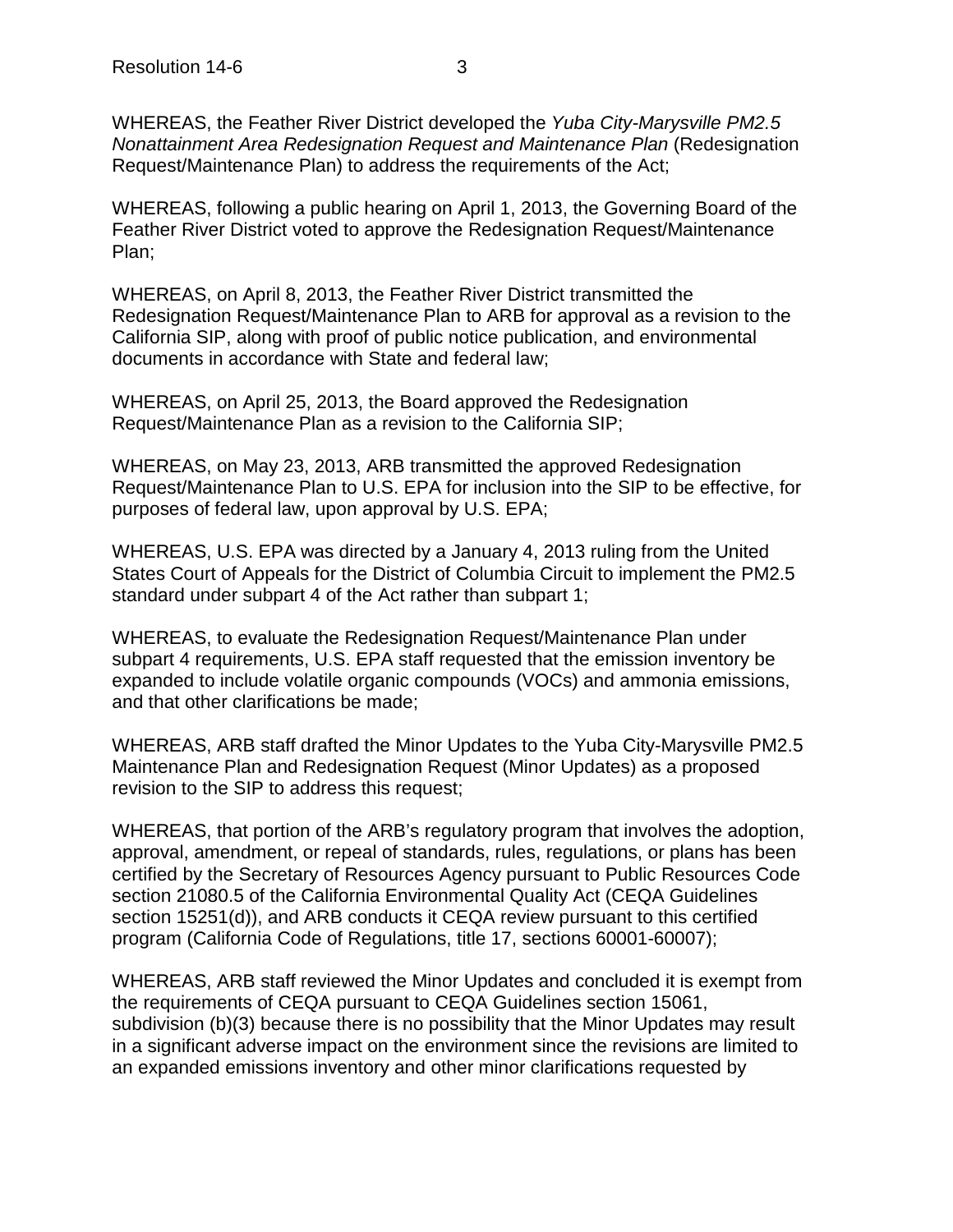U.S. EPA, and it does not contain any new proposals for emission control measures or other actions that could result in adverse impacts to the environment;

WHEREAS, 110(l) of the Act and 40 CFR section 51.102 require one or more public hearings, preceded by at least 30-day notice and opportunity for public review, be conducted prior to the adoption and submittal to U.S. EPA of any SIP revision;

WHEREAS, on January 17, 2014, ARB provided a 30-day notice and circulated for public review the proposed Minor Updates;

WHEREAS, the Minor Updates include the following:

- 1. Additional information documenting that the Yuba City-Marysville area attained the 24-hr PM2.5 standard due to permanent and enforceable emission reductions;
- 2. Supporting documentation for calculating the projected 2024 maintenance design value; and
- 3. Consistent with subpart 4 of the Act, an emission inventory for directly emitted PM2.5 and all PM2.5 precursors, updated to include VOCs and ammonia.

WHEREAS, the Board finds that:

- 1. The proposed Minor Updates meet the applicable requirements established by the Act and U.S. EPA regulations;
- 2. The Board certifies pursuant to 40 CFR section 51.102 that the proposed Minor Updates meet the notice and public hearing requirements specified in 40 CFR section 51.102; and
- 3. The Minor Updates are exempt from the requirements of CEQA pursuant to CEQA Guidelines section 15061(b)(3) because it can be seen with certainty that there is no possibility that the proposed SIP revision may result in a significant adverse impact on the environment since the Minor Updates are limited to an expanded emissions inventory and other minor clarifications requested by U.S. EPA, and it does not contain any new proposals for emission control measures or other actions that could result in adverse impacts to the environment.

NOW, THEREFORE, BE IT RESOLVED that the Board hereby approves the Minor Updates to the Yuba City-Marysville PM2.5 Maintenance Plan and Redesignation Request as a revision to the California SIP.

BE IT FURTHER RESOLVED that the Board hereby directs the Executive Officer to forward the Minor Update to U.S. EPA for inclusion in the SIP to be effective, for purposes of federal law, upon approval by U.S. EPA.